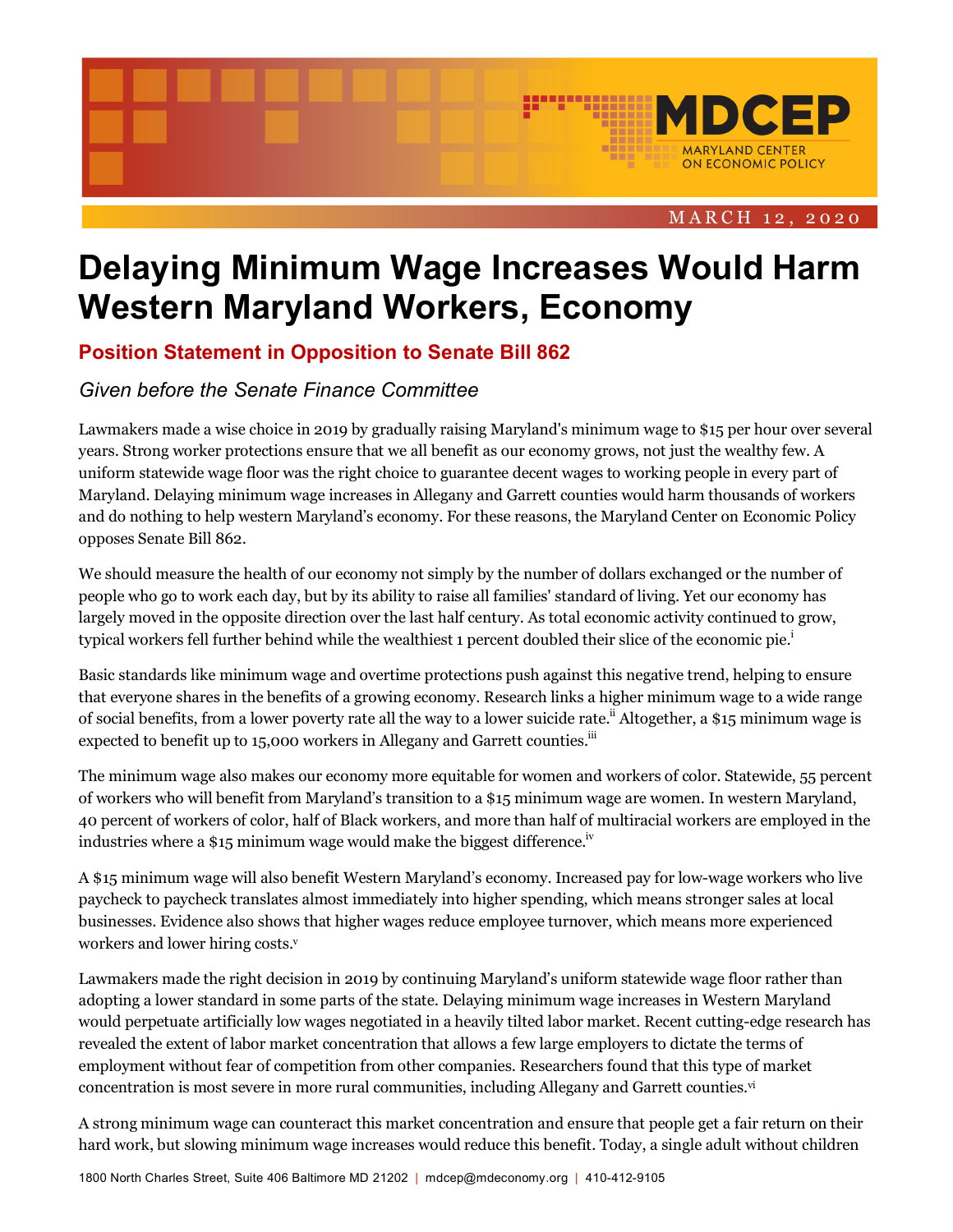who works full time would have to earn \$16 per hour in Allegany or Garrett counties to afford a basic living standard.<sup>vii</sup> To afford a basic living standard for a family of four (two adults, two children), both adults would have to work full time at a wage of \$17 per hour. Senate Bill 862 would push this standard further out of reach. For a fullyear, full-time worker taking home the minimum wage, Senate Bill 862 would mean more than \$11,000 in lost earnings between 2021 and 2027, an average of \$1,600 per year.<sup>viii</sup>

Despite dire predictions from minimum wage opponents, **a robust body of credible research shows no significant link between the minimum wage and the number of jobs available.¤ For example, a 2019** study described as "the most important work on the minimum wage in 25 years" examined 138 state minimum wage changes between 1979 and 2014. The study found no evidence of any reduction in the total number of jobs for lowwage workers and no evidence of reductions affecting subsets of the workforce such as workers without a college degree, workers of color, and young workers. Similarly, a 2016 meta-analysis of 37 studies on the minimum wage published since 2000 found "no support for the proposition that the minimum wage has had an important effect on U.S. employment." The verdict is in: Raising the minimum wage works.

A strong minimum wage is just as effective in areas starting from a low wage level as anywhere else. A 2019 study by researchers at UC Berkeley found that raising the minimum wage specifically in areas with low preexisting wages produced especially large wage gains, reduced the poverty rate, and had no effect on employment.<sup>x</sup>

Similarly, a strong minimum wage is just as effective along state borders as elsewhere. A 2019 analysis by researchers at the Federal Reserve Bank of New York found that as New York raised its minimum wage beginning in 2014, low-wage workers in New York counties along the Pennsylvania border saw their earnings increase faster than their neighbors in Pennsylvania, while the number of jobs on each side of the border continued to grow at the same rate.<sup>xi</sup> This mirrors the findings of nationwide studies of minimum wage effects along state borders.

The state minimum wage is intended to guarantee working people in every part of Maryland a fair return on their effort. House Bill 976 would renege on this promise.

## **For these reasons, the Maryland Center on Economic Policy respectfully requests that the Finance Committee make an unfavorable report on Senate Bill 862.**

 $\_$  . The contribution of the contribution of the contribution of the contribution of the contribution of the contribution of the contribution of the contribution of the contribution of the contribution of the contributio

### **Equity Impact Analysis: Senate Bill 862**

### *Bill summary*

Senate Bill 862 would delay scheduled increases in the minimum wage in Allegany and Garrett counties, keeping a minimum wage of less than \$15 per hour through 2027.

### *Background*

The General Assembly in 2019 passed legislation to gradually raise Maryland's minimum wage to \$15 per hour over several years. As introduced, the bill would have raised wages for 573,000 workers by \$2.6 billion and benefited 273,000 children once fully phased in.

However, lawmakers weakened the bill by adding a number of special carve-outs. While the minimum wage increase will still benefit hundreds of thousands of workers, it will also leave many behind:

- § The law will continue to allow companies to pay tipped workers just \$3.63 per hour, less than 25 percent of the full minimum wage.
- The law will continue to exclude farm workers.
- § The law takes away minimum wage protections from some young workers who stay at the same job for